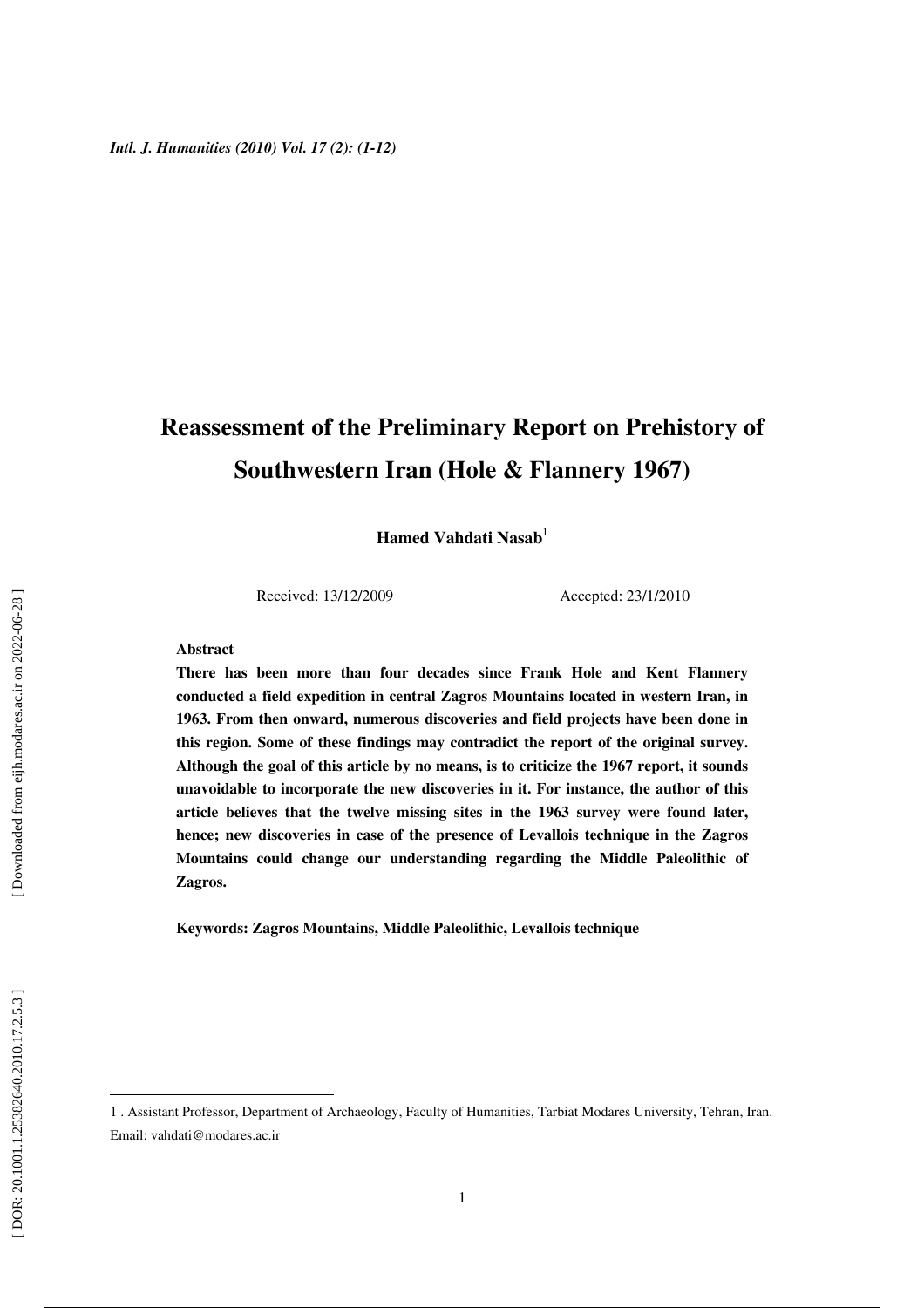#### **Introduction**

As a part of Prehistoric Project of Oriental Institute, University of Chicago, two of the Late Braidwood's students (Frank Hole and Kent Flannery) conducted some archaeological surveys and excavations in west and southwestern Iran in 1961. The report of this field surveys was published in 1967 entitled "the Prehistory of Southwestern Iran: Preliminary Report" (Hole and Flannery 1967). Considering the time elapsed from the date of the original field work as well as numerous theoretical and technical innovations and discoveries in the world, Paleolithic archaeology in general and Paleolithic archaeology of Iran in particular, the need for reassessing the preliminary report seems unavoidable. Needless to say, the 1967 field expedition was among the most scientifically advanced expeditions (e.g., it took into account interdisciplinary sciences such as Archaeobotany, Zooarchaeology, Paleoclimate, Ethnoarchaeology, etc). As such, the current article tries to incorporate the new discoveries and progress in the Paleolithic archaeology of Iran into the 1967 original report.

Further, this article would be focusing only on Paleolithic studies of the original report and integrate new data derived from other prehistoric periods in the proposed region.

# **Missing Sites**

During the course of studies, Hole and Flannery surveyed 15 valleys in western Iran, in which the Khorramabad valley revealed as one of the most promising ones, with many large fresh water channels and caves. In their report, Hole and Flannery state:

*"Thus far we have located seventeen Paleolithic sites which overlook the Khorramabad valley, and it is likely that more could be found by intensive survey" (Hole and Flannery 1967: 151)* 

Based on the survey report, although seventeen Paleolithic sites were marked, only five of them were mentioned in the text and subsequently selected for further indepth examinations (Caves: Ghamari, Kunji, Yafteh, rock shelters: Gar Arjeneh, and Pasangar), and there is no indication of the other twelve sites. Considering the strategic location of the Khorramabad valley and in order to complete the original survey, a field survey was conducted in the winter of 1999 by the author and his colleagues from the Iranian Center for Archaeological Research (ICAR). This field expedition re-emphasized on the great potential of the Khorramabad valley and provided detail information on 21 sites (five more sites were included) assuming that the twelve missing sites might be among them (Roustaei et al. 2002, 2004).

### **Continuity of Industries**

One of the key questions highlighted in the original report was the issue of continuity among different Paleolithic industries: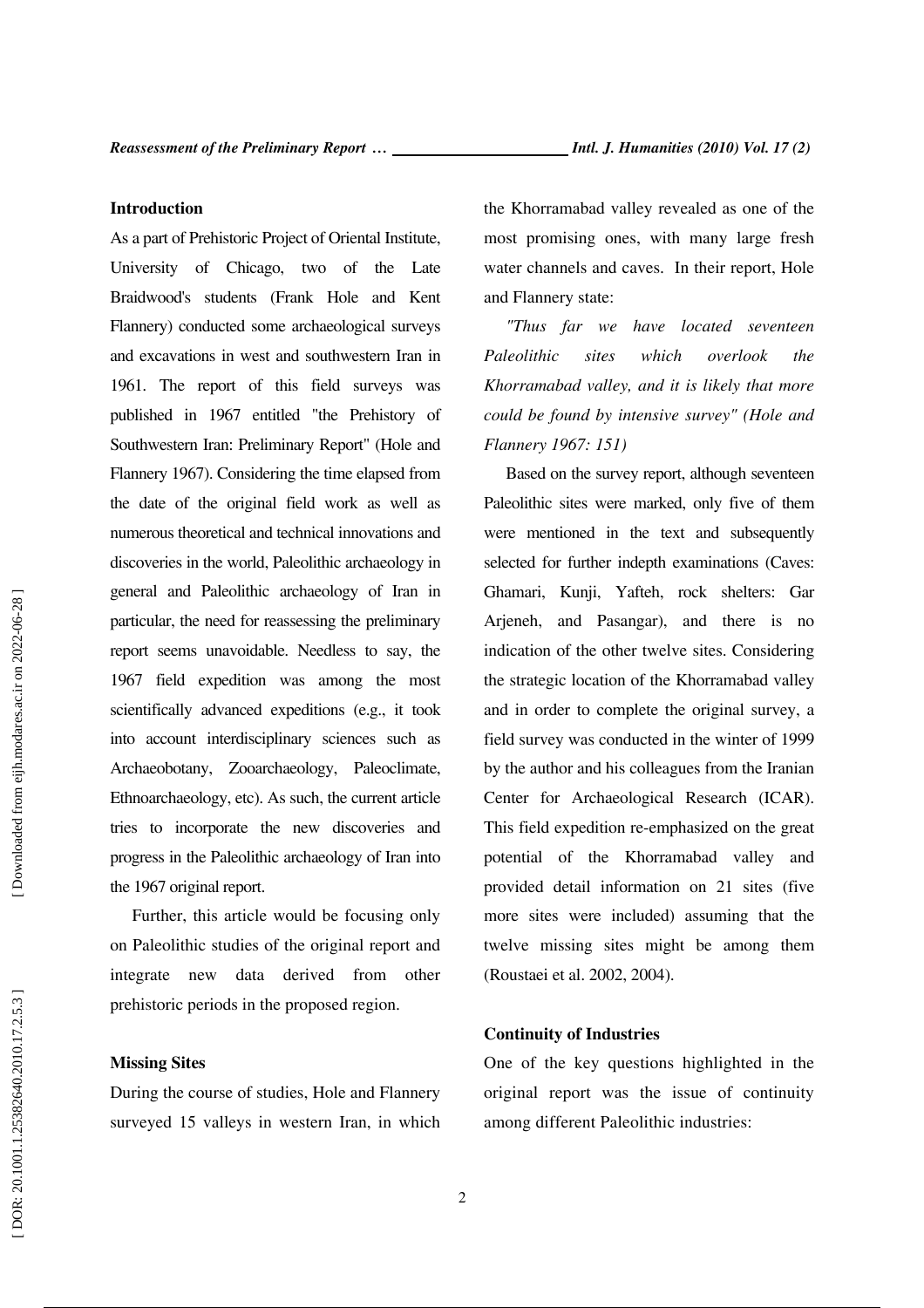*"A critical question in the prehistory of the Zagros Mountains is the extent which the Mousterian, Baradostian and Zarzain industries constitute to a single living tradition. Are there discontinuities between the three industries, or does it grow out of the antecedent stage?" (Hole and Flannery 1967: 151)* 

To address this question, a comparative analysis of lithics collected from the five excavated sites was made. As can be seen in Figure 2 of the original report (Hole and Flannery 1967: 152), the comparative study encompassed only the most typologically distinguished pieces, and it seems that the role of technology was a bit overshadowed by overemphasizing on typology. As an illustration, cores, which are considered by most workers as one of the most important artifacts to address issues related to technology (Eren et al. 2008; Wallace and Shea 2006), were neglected:

*"This analysis ignores tools which are relatively undiagnostic; such as… cores, core fragments, and waste flakes…" (Hole and Flannery 1967: 154-155)* 

Cores reconstructs the degree of access to the raw material (Dibble 1995), plus study of *chaînes opératoires* is crucial to establish the technological frame work used by the knappers (Kuhn 1995: 31-33). As a matter of fact, in most of the recent lithic analysis, workers conduct technotypological examinations on the assemblages in order to apply some type of relative chronologies. As such, hard hammers and direct percussion technique could be one of the indicatives of the Lower Paleolithic, core preparation and Levallois technique could have been used to detect the Middle Paleolithic, and profusion of blades and use of pressure flaking is among the most important factors to assign an assemblage to the Upper Paleolithic period.

The original report used the index of secondary retouched tools to the waste flakes (Hole and Flannery 1967: 155, Table II) to propose some patterns to evaluate the degree of knapping efficiency from Middle to the Epipaleolithic period at Khorramabad sites. Concerning the Mousterian occupations (Ghamari and Kunji) this index is 38, for the early upper Paleolithic of Yafteh is 35, for middle and late upper Paleolithic of Yafteh are 10, and 7, and 4.5 for the upper Paleolithic of Pasangar and 9 for the Epipaleolithic of the same site.

Undoubtedly, there has been a significant improvement in knapping techniques, selection of raw materials, and forging strategies from the lower Paleolithic to the Epipaleolithic period. However, the sites selected for this comparison must provide homogeneity in geomorphology and land form in order to evaluate the degree of knapping efficiency in different periods. Among the selected sites,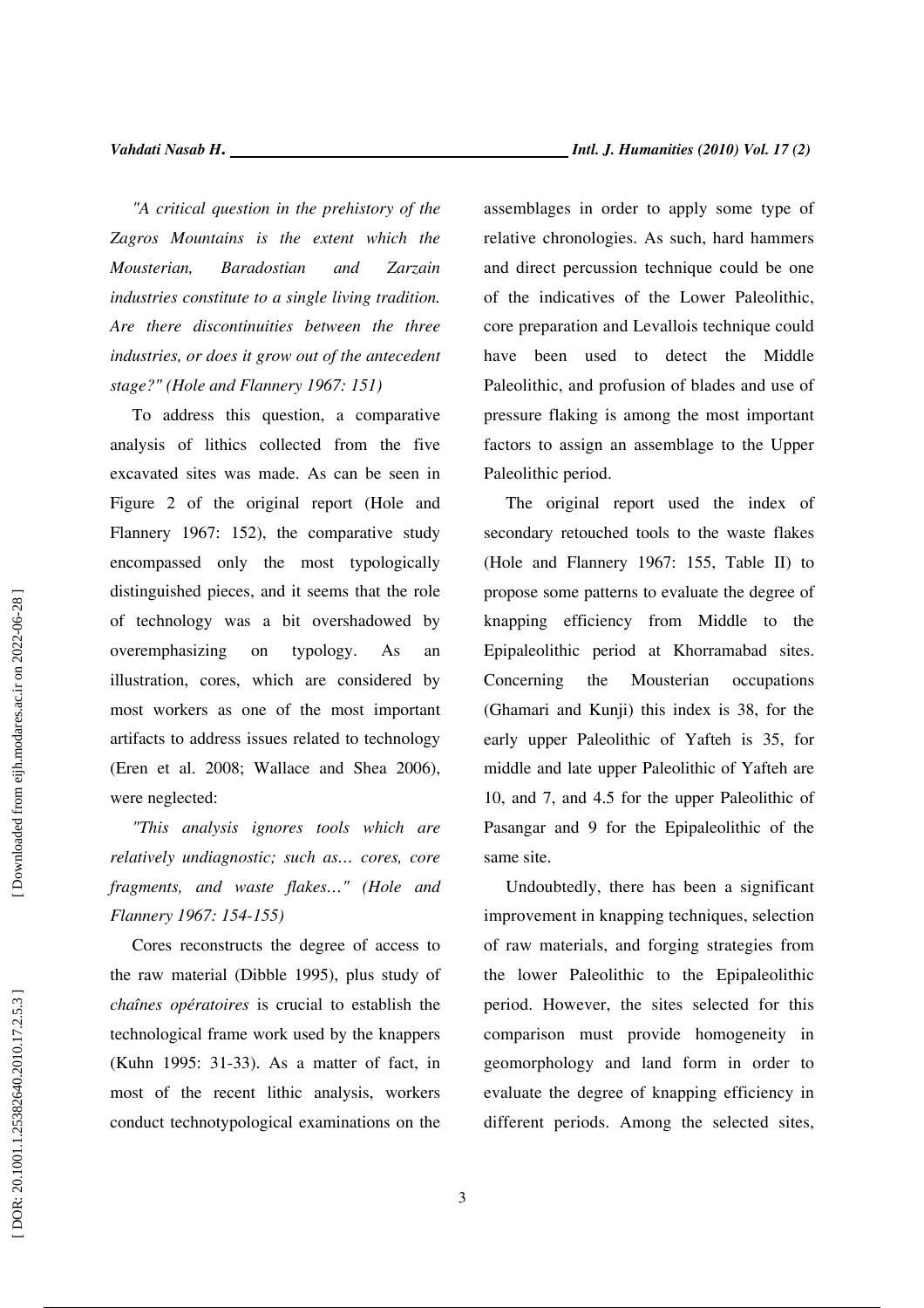only three (Ghamari, Kunji, and Yafteh) could be considered geomorphologicly homogenous, and the rest have potentials to be considered as base camps. The other one (Pasangar) is a small rock shelter with severely eroded entrance, which by no means (e.g., size, shape, location, and function) could be considered equivalent to the former three. Therefore, it seems that clustering all of the mentioned sites and applying the index of secondary retouched tools to the waste flakes equally to them eventually misled the research and has produced some arguable results.

## **Levallois Technique**

One of the technical issues touched by the Hole and Flannery is the diminutive presence of Levallois technique in the Luristan Mousterian:

*"The technique of the Luristan Mousterian is non-Levallois, like that observed elsewhere in the Zagros (e.g., Shanidar, Hazar Merd, Warwasi, Bisitun)" (Hole and Flannery 1967:155)* 

Abundance of Levallois technique in an assemblage is one of the key factors to assign such industry to the Middle Paleolithic (Monnier 2006). The term Levallois was first used in the early 1860 to describe large flakes discovered at the suburb of Levallois-Perret in Paris (Mortilet 1883: 240, 255). This technique has been considered by many authorities as an index fossil of Middle Paleolithic industries since it was first recognized in the nineteen century (Mellars 1996: 61). One of the appealing points concerning Levallois technique is the abundance of various explanations for it, which some sound more or less contradictory.

As an example Bordes -one of the pioneers in the study of Middle Paleolithic lithic industries- has suggested that Levallois technique was originally invented to distinguish flakes with the signs of scars on their dorsal part, which these scares were fashioned during the process of core preparation (Bordes 1961). Perhaps Böeda's description of Levallois technique may be considered as one of the most accepted ones. Based on this description, two main stages were identified for the core preparation process: first, preparing continuous platforms all around the core by striking around it, second shaping the core by striking on the platforms that have already been prepared in the first stage (Böeda 1988). The result of this process is to predict the flake shape before detaching it from the core.

Lack of enough concentration on the preparation technique features on the debitage's platforms, and underestimating the importance of dorsal scars patterns on the Levallois flakes, as well as lack of substantial acceptance concerning the concept of Levallois technique in mid 50s, led Carlton Coon to conclude that the Levallois technique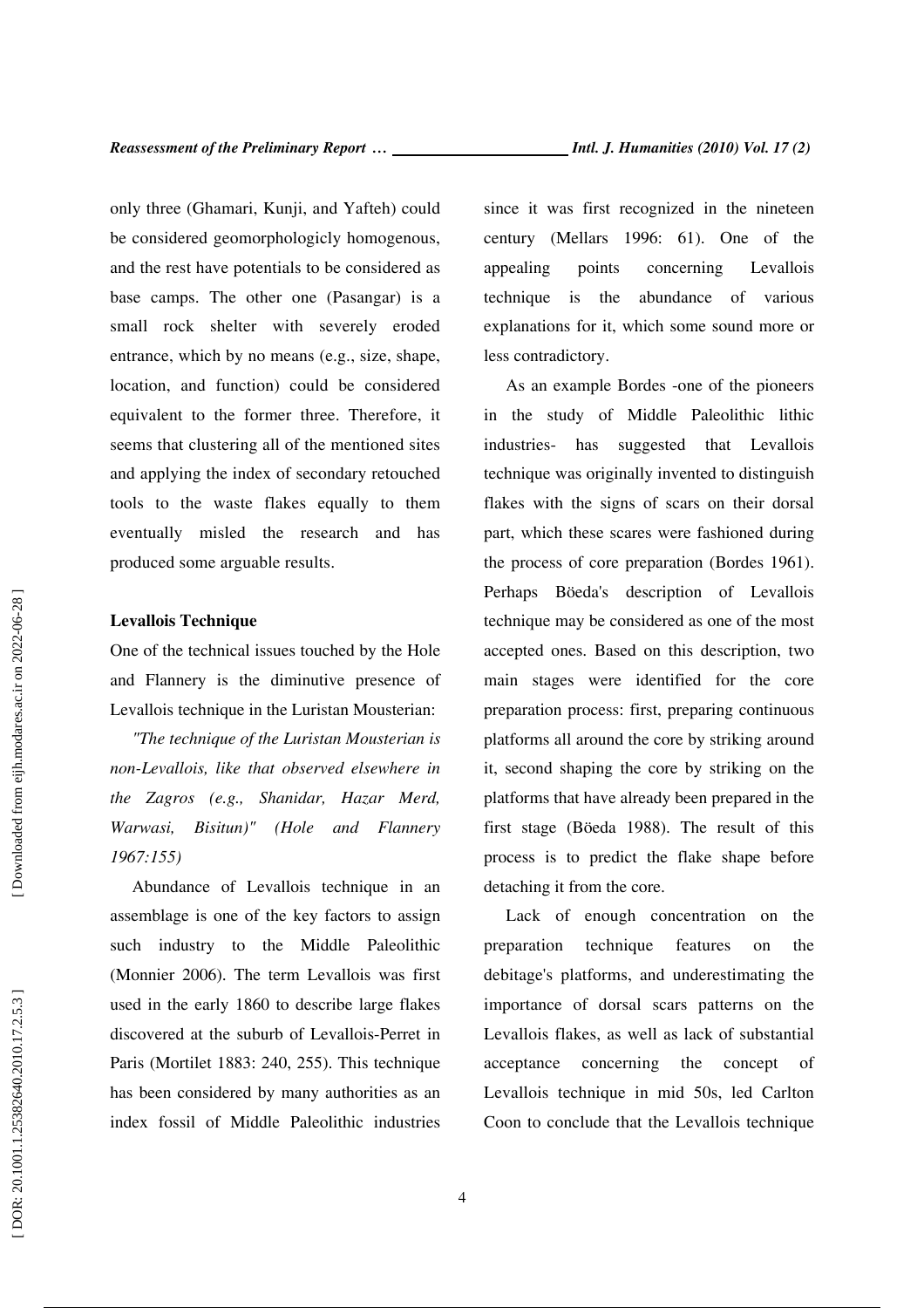was not among the major aspects of Zagros Mousterian. In his original report, although Coon clearly identified and mentioned various Levallois techniques for excavation at Bisitun rock shelter in Zagros (Coon 1951: 59, Table 10C), however; H. L. Movius who was in charge of lithic analysis in the excavation claimed that the Levallois technique did not play significant rule in flint knapping activities in the Zagros region (Coon 1951: 90-91). The same scenario was repeated by Skinner who studied some portions of the Bisitun Middle Paleolithic assemblages as part of his doctorate dissertation and eventually he proposed that lack of Levallois technique is among the major features of the Zagros Middle Paleolithic industries (Skinner 1965).

Consequently, some significant improvements on recognition of various Levallois techniques (Baumler and Speth 1993; Dibble and Holdaway 1993), found that Skinner's approach to identify Levallois pieces were too conservative (Dibble 1984). Years later, H. L. Dibble reviewed the Bisitun collection and managed to identify noteworthy presence of Levallois elements in the collection (Figure 1). He calculated the Levallois index for the entire assemblage in Bisitun as 55.8 (Dibble 1984). It is crucial to mention that since the time of original excavations in the Khorramabad region (early 60s), there have been numerous surveys and excavations in this region and adjacent geographical areas that some led to the report of abundance of Levallois technique in the Zagros mountain sites. As an illustration, Mortensen claimed the presence of Levallois flakes at two of his sites (Huchi and Villa) located in Hulilan Valley in south of Luristan (Mortensen 1974a, b). In 2000, some surveys in the northern Zagros led to the discovery of some Paleolithic sites, among them Varjo-Chai revealed some Levallois elements (Biglari and Ghaffari 2004). One year later, a cave site near the city of Kermanshah (Central Zagros) named Do-Eshkaft was recorded by Iranian archaeologists. The further analysis of its lithic materials revealed its significance with regard to the high frequency of using Levallois technique in this site (Biglari and Heydari 2002). And the most recently, excavation at Martarik cave, located few hundred meters above the Bisitun rock shelter in the same rock massif (Bisitun Mountain) has clearly indicated abundance of Levallois technique in the Middle Paleolithic of Zagros (Joubert et al 2009).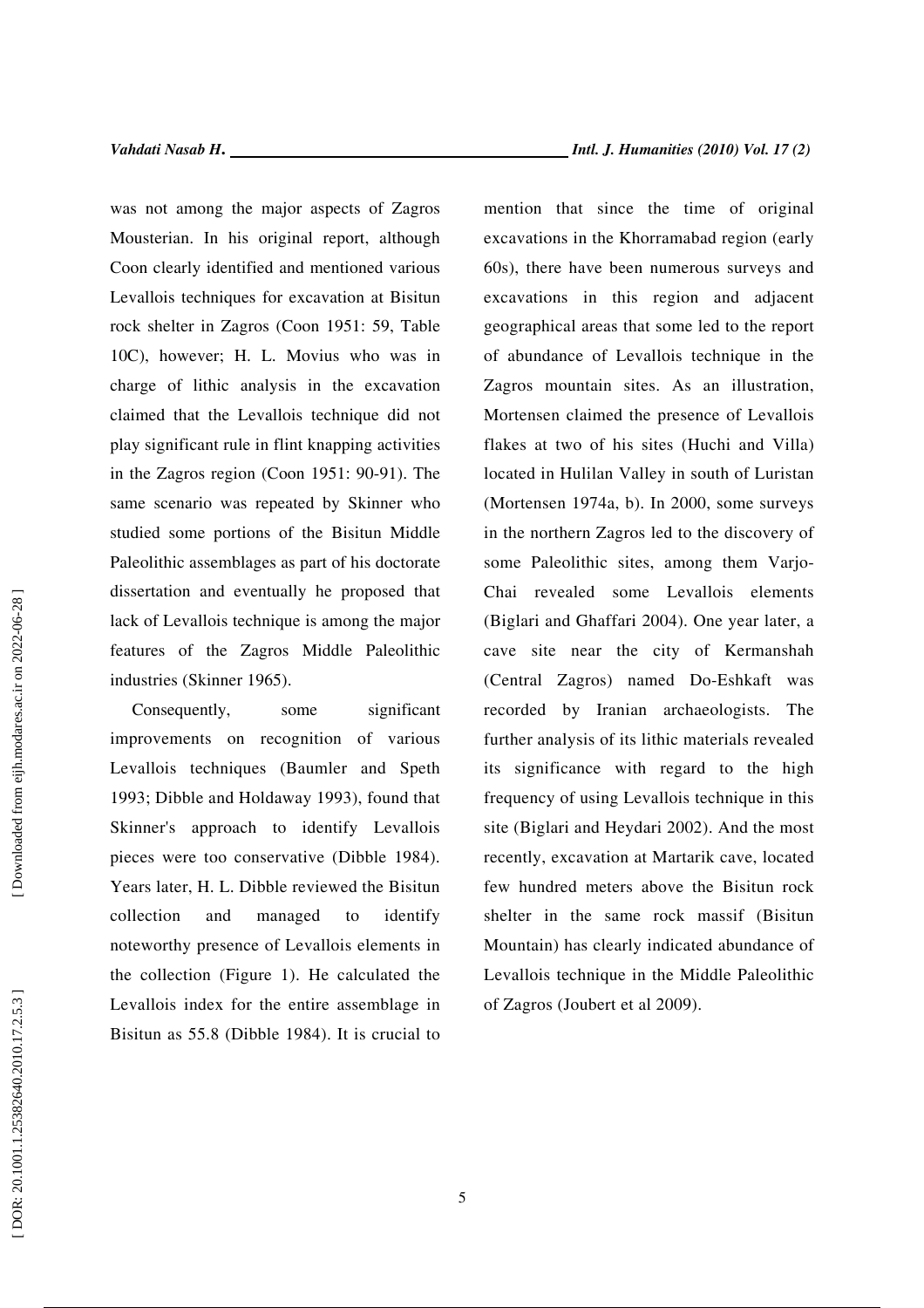

**Figure 1** Levallois flakes and blades from Bisitun, Zagros, from Dibble 1984.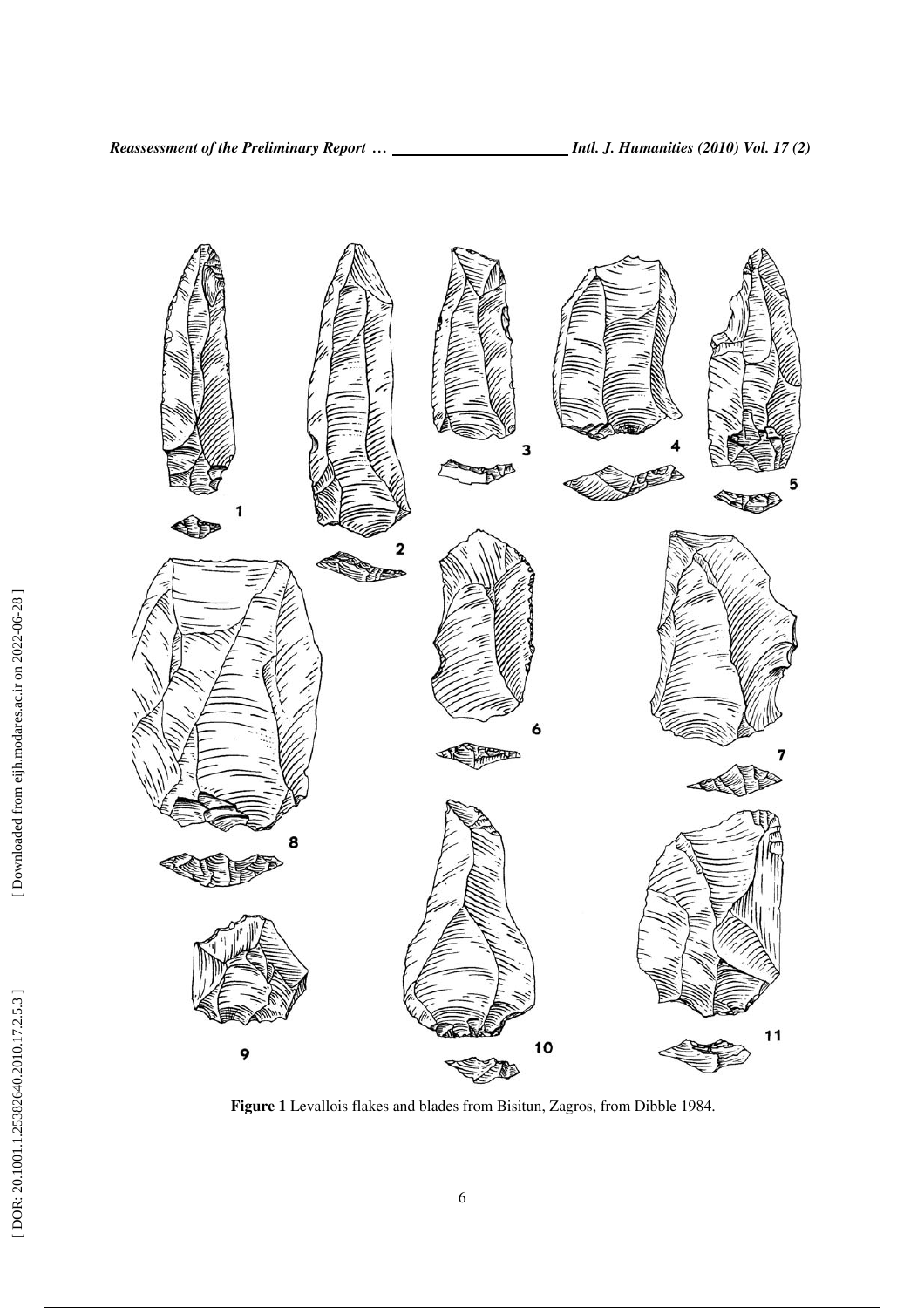Pages 155 and 156 of the original report indicate the significant presence of Levallois technique in the lowland Khuzistan:

*"… in 1963 we discovered an open-air Mousterian site in lowland Khuzistan which had typical Levallois tortoise cores. This site, which lies at an elevation of ca. 200 meters, not far from the Deh Luran plain, has not yet been published. Two possibilities suggest themselves: either the difference is temporal (i.e., Levallois technique is present in an earlier Mousterian, possibly more abundant in the lowlands) or cultural (i.e., Levallois technique was used on the lowland steppe but not in the mountains, presumably by contemporaneous but culturally distinct peoples)" (Hole and Flannery 1967:155-156)* 

Some recent studies show that the presence of Levallois technique had higher frequencies in general among the early Middle Paleolithic industries (Monnier 2006). Consequently, the first scenario proposed by the author concerning the temporal variation in the Middle Paleolithic of Zagros seems justifiable. On the other hand, data regarding the Middle Paleolithic of Iran in general and that of Zagros in particular are too sporadic, which prevents one to propose any model for relationship between the elevation and Levallois technique. However, based on the current Paleolithic knowledge in Iran, it sounds that most of the Middle Paleolithic assemblages with high frequency of Levallois technique are located in the lowlands all across the country (e.g., Berillon et al. 2007; Chevrier et al. 2006; Vahdati Nasab 2009; Vahdati Nasab et al. 2009).

Pertaining to the cultural explanation for presence of Levallois technique in some sites, and refereeing such technique to a culturally distinct people, it seems that this idea at that time was driven from Bordes' works. Bordes claimed that the Mousterian industry refers to a complex of some cultural groups, which to some degree could be related or far from each other and some even with different origins (Bordes 1961, 1969). Recent studies show that there are many reasons to abandon Bordes idea. Binford suggested that the difference among assemblages could have been functional and in response to the different settlement patterns, mobility, and seasonal activities (Binford 1973).

Other studies imply that there is no direct consistency between human behaviors and certain stylistic or functional objects, especially in case of lithics, which can be reshaped or remodified during their use (Rolland and Dibble 1990). Raw material accessibility, quantity, and its other properties such as size and shape of cobbles can influence the final shape of tools during the tool manufacturing. Also the quality of raw material can affect the use of different flaking techniques. For example handaxes, scrapers, points, and Levallois assemblages are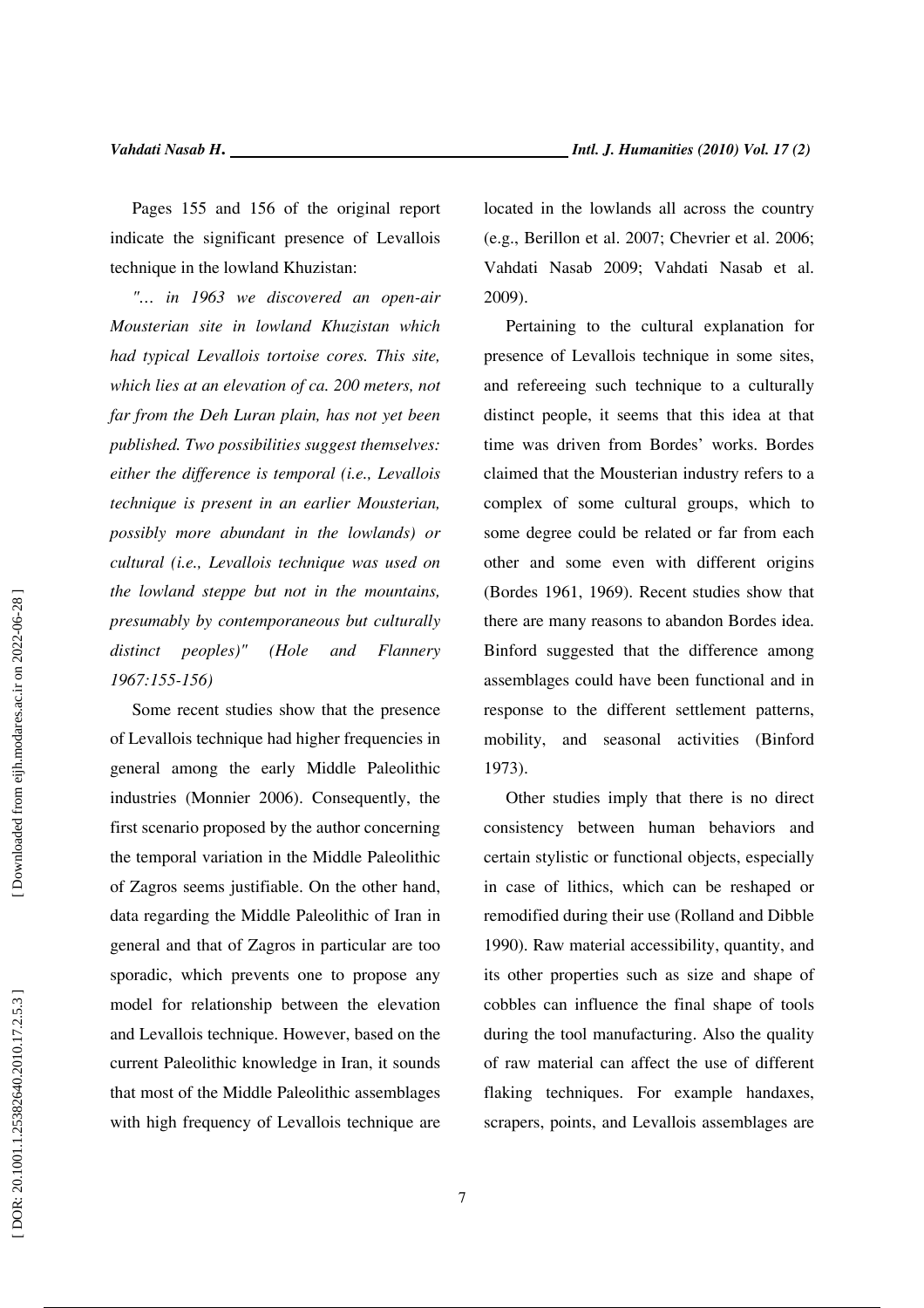tend to be made on fine-grained materials like flint, whereas other tools such as denticulate and notches were made on coarser materials.

In addition, Dibble's work (1984, 1987, 1991, and 1995) has shown that in some cases the various scrapers in Bordes typology could be interpreted as just different stages of continuous transformation through resharpening and reduction process. As a matter of fact so many of retouched tools in Mousterian assemblages could just be considered the discard and end worn out objects rather than intentional tools related to a distinct cultural group. Finally Kuhn believes that the shape of the tool blank has more powerful effect on scrapers final shape than reduction process (Kuhn 1992).

# **Conclusion**

More than four decades has been passed from the time of original survey was conducted by Hole and Flannery in central Zagros. During the last four decades and more importantly since 1990 there have been significant discoveries in the Paleolithic of Zagros and numerous sites have been recorded and some were selected for excavations. Therefore, the need for reassessment of the original report by incorporating some of the new data considered inevitable. Consequently, in the late 1999, the author along with fellow researchers resurveyed the Khorramabad region with the aim to record some of the missing sites in the previous report. However, due to inadequate Paleolithic excavations in Zagros, our knowledge concerning the reconstruction of settlement patterns and identifying any continuity or discontinuity among different Paleolithic industries in Zagros is still in preliminary stages, and any firm judgment in this regard must be waited for more data driven from future excavations in this region. Dependency of Levallois technique to the elevation from the sea level in Zagros is an interesting subject; however, again due to the lack of Paleolithic surveys in the lowland Zagros not much could be said in this regard at this moment. But, new Paleolithic surveys and excavations in Zagros have revealed the fact that absence of Levallois technique could no longer be regarded as one of the features of the Zagros Middle Paleolithic industries.

#### **Acknowledgments**

The special thanks go to Professor Frank Hole from the Anthropology department of the Yale University for his wonderful comments on the original drafts, and providing me with his unpublished materials from the 1961 field mission.

#### **References**

[1] Baumler, M. F & J. D. Speth. (1993). A Middle Paleolithic Assemblage from Kunji Cave, Iran. In: *The Paleolithic Prehistory of the Zagros-Taurus*, edited by Deborah I.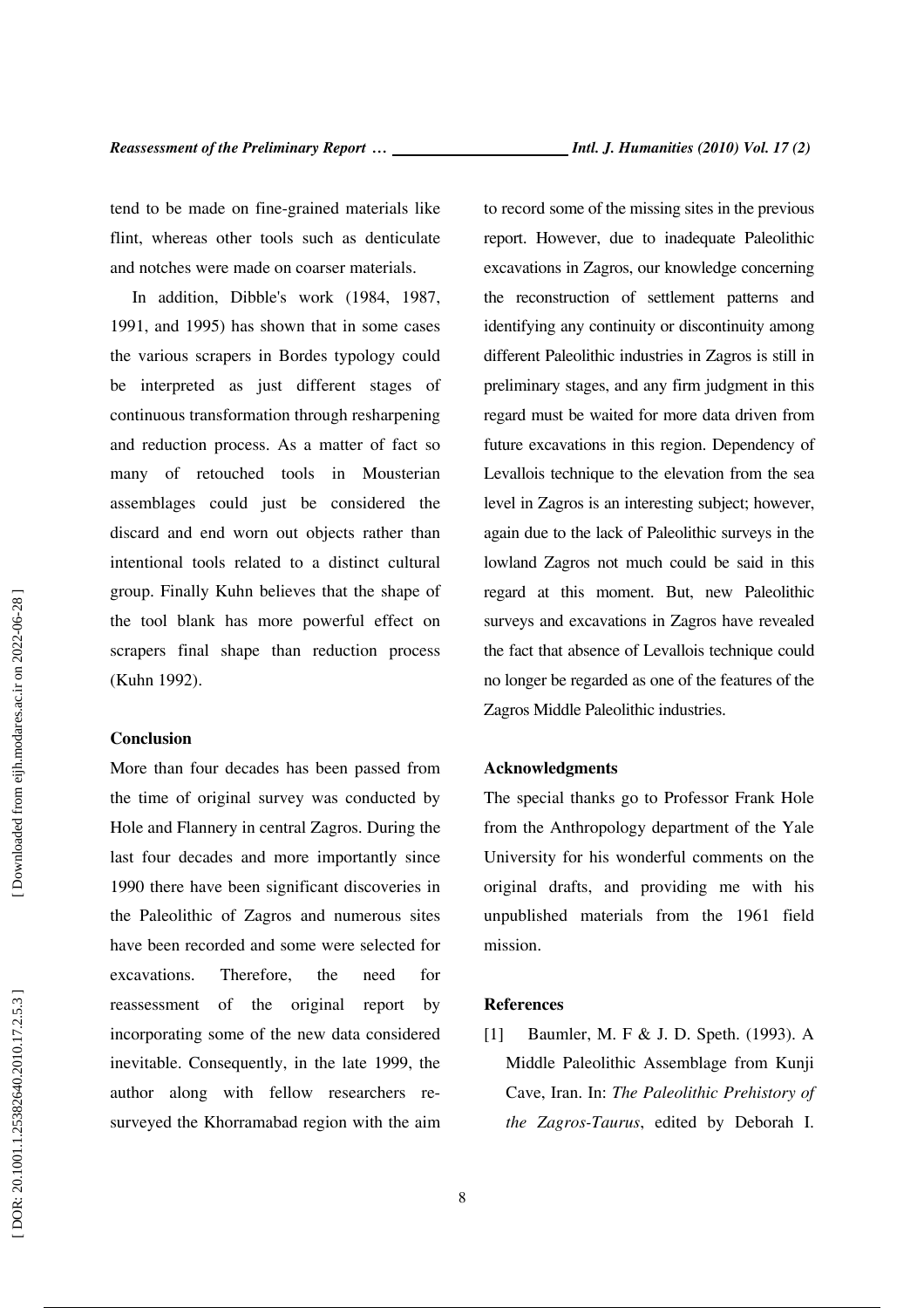Olszewski and Harold L. Dibble, pp. 1-73. University Museum Monograph 83, University Museum Symposium Series 5. Philadelphia, PA: University of Pennsylvania.

- [2] Berillon, G, A. Asgari Khaneghah, P. Antoine, J-J. Bahain, B. Chevrier, V. Zeitoun, N. Aminzadeh, M. Beheshti, H. Ebadollahi Chanzangh & S. Nochadi. (2007). Discovery of new open-air Paleolithic localities in Central Alborz, Northern Iran. *Journal of Human Evolution*, 52: 380-387.
- [3] Biglari, F and S. Heydari. (2001). Do-Ashkaft: a Recently Discovered Mousterian Cave Site in the Kermanshah Plain, Iran. *Antiquity* 75, pp: 487-488.
- [4] Biglari, F, and R. Ghafari. (2004). The Preliminary Report on the Discovery of Middle Paleolithic Artifacts near Maragheh, Southeast of the Lake Urmieh. In M. Azarnoush (ed), Proceedings of the International Symposium on Iranian Archaeology; Northwestern Region, Pp. 17- 26, Iranian Center for Archaeological Research, ICHTO. Tehran. (In Persian)
- [5] Binford, L. (1973). Interassemblage variability: The Mousterian and the functional argument. In *The explanation of culture change*, ed. C. Renfrew, 227–54. London: Duckworth.
- [6] Böeda, E. (1988). Le concept laminaire: rupture et filiation avec le concept Levallois. In Ĺ *Homme de Néandertal*, vol. 8: La
- [7] Bordes, F. (1961). Mousterian cultures in France. *Science* 134:803–10.

Mutation, ed. M. Otte.

- [8] Bordes, F. (1969). Reflections on typology and techniques in the Paleolithic. *Arctic Anthropology* 6:1–29.
- [9] Chevrier, B, G. Berillon, A. Asgari Khaneghah, P. Antoine, J. J. Bahain, and V. Zeitoun. (2006). Moghanak, Otchounak, Garm Roud 2 : nouveaux assemblages paléolithiques dans le Nord de l'Iran. Caractérisations typo-technologiques et attributions chrono-culturelles. *Paléorient*, 32, 2: 59-79.
- [10] Coon, C. S. 1951. *Cave Explorations in Iran (1949).* Museum Monographs, the University Museum, University of Pennsylvania, Philadelphia.
- [11] Dibble, H. L. (1984). The Mousterian Industry from Bisitun Cave (Iran). *Paléorient* 10: 323-334.
- [12] Dibble, H. L. (1987). The interpretation of Middle Paleolithic scraper morphology. *American Antiquity* 52:109–17.
- [13] Dibble, H. L. (1991). Local raw material exploitation and its effects on Lower and Middle Paleolithic assemblage variability. In *Raw material economies among prehistoric hunter-gatherers*, ed. A. Montet-White and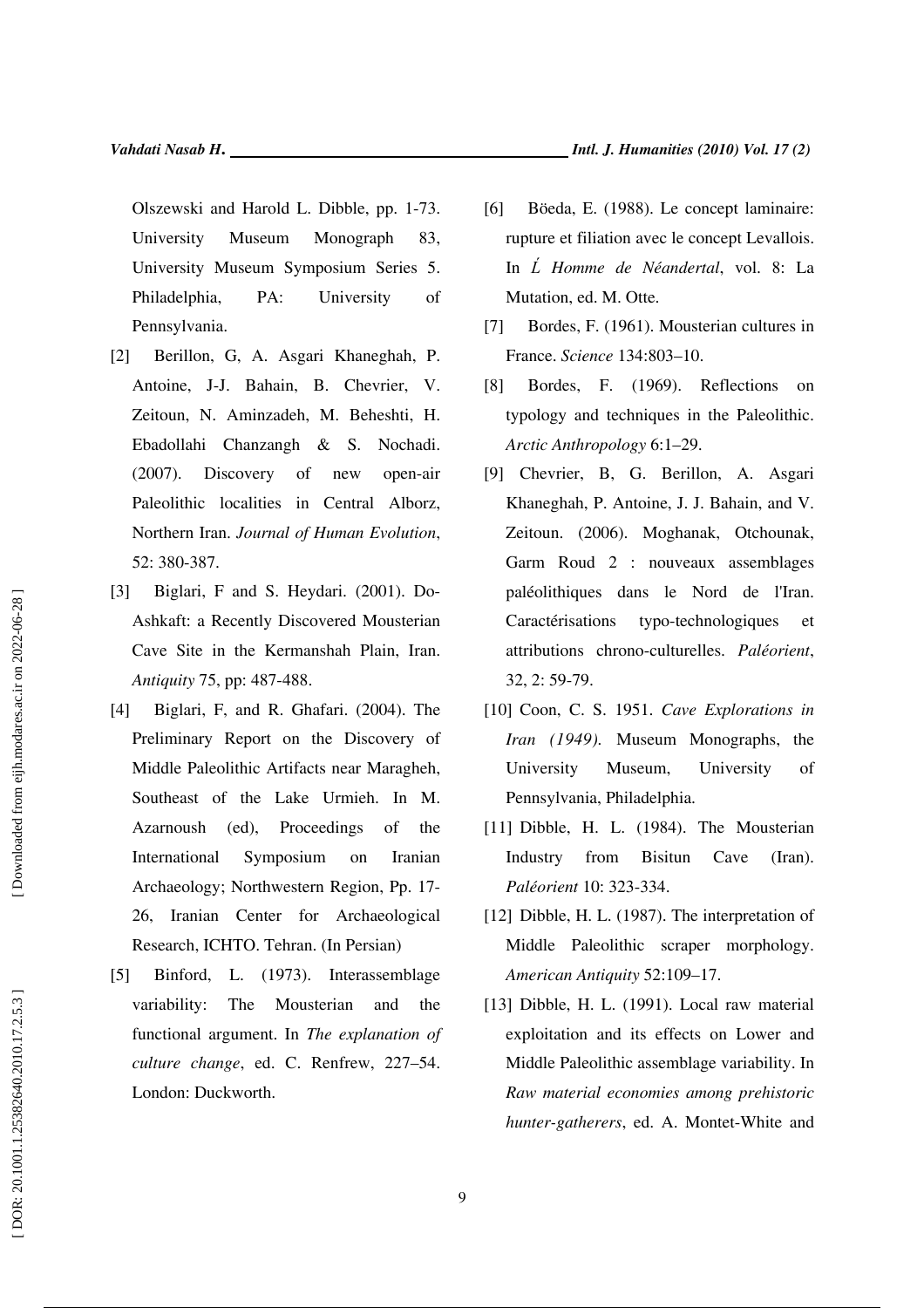S. Holen, 33–48. University of Kansas Publications in Anthropology 19.

- [14] Dibble, H. L. (1995). Middle Paleolithic scraper reduction: Background, clarification, and review of evidence to data. *Journal of Archaeological Method and Theory* 2:299– 368.
- [15] Dibble, H. L. & S. J. Holdaway. (1993). The Middle Paleolithic Industries of Warwasi: in D.I. Olszewski and H.L. Dibble (ed.), *The Paleolithic Prehistory of the Zagros-Taurus*, pp.75-99. Philadelphia: University Museum Symposium Series, Volume 5, University of Pennsylvania.
- [16] Eren, M. I, A. Greenspan, C. G. Sampson. (2008). Are Upper Paleolithic blade cores more productive than Middle Paleolithic discoidal cores? A replication experiment. *Journal of Human Evolution*, 55: 952-961.
- [17] Hole, F, and K. V. Flannery. (1967). The Prehistory of Southwestern Iran: A Preliminary Report. *Proceedings of the Prehistoric Society* 33: 147-206.
- [18] Jaubert, J, F. Biglari, V. Mourre, L. Bruxelles, J. G. Bordes, S. Shidrang, R. Naderi, M. Mashkour, B. Maureille, J. B. Mallye, Y. Quinif, W. Rendu, and V. Laroulandie. (2009). The Middle Paleolithic Occupation of Mar-Tarik, a New Zagros Mousterian Site. In *Iran Paleolithic*, edited by M. Otte, F. Biglari, and J. Jaubert.

Proceedings of the XV World Congress (Lisbon, 4-9 September 2006), pp: 7-28.

- [19] Kuhn, S. L. (1992). Blank form and reduction as determinants of Mousterian scraper morphology. *American Antiquity*, 57: 115-128.
- [20] Kuhn, S. L. (1995). *Mousterian Lithic Technology: An Ecological Perspective*. Princeton: Princeton University Press.
- [21] Mellars, P. (1996). *The Neanderthal Legacy*. Princeton: Princeton University Press.
- [22] Monnier, G. F. (2006). The Lower/Middle Paleolithic Periodization in Western Europe. *Current Anthropology*, Volume 47, number 5, pages: 709-744.
- [23] Mortensen, P.(1974a). A survey of Prehistoric Settelments in Northern Lorestan. *Acta Archaeologyica*, 45:1-7.
- [24] Mortensen, P.(1974b). A Survey of Prehistoric sites in the Holailan Valley in Lorestan. In *Proceedings of the Second Annual Symposium on Archaeological Research in Iran, Tehran* 1973, edited by F. Bagherzadeh, Tehran, Pp: 34-52
- [25] Mortillet, G. (1883). *Le pre historique: Antiquite´ de l'homme.* Paris: C. Reinwald.
- [26] Rolland, N, Dibble, H. (1990). A New Synthesis of Middle Paleolithic Variability. American *Antiquity*, Volume 55. Issue 3, July. 480-499.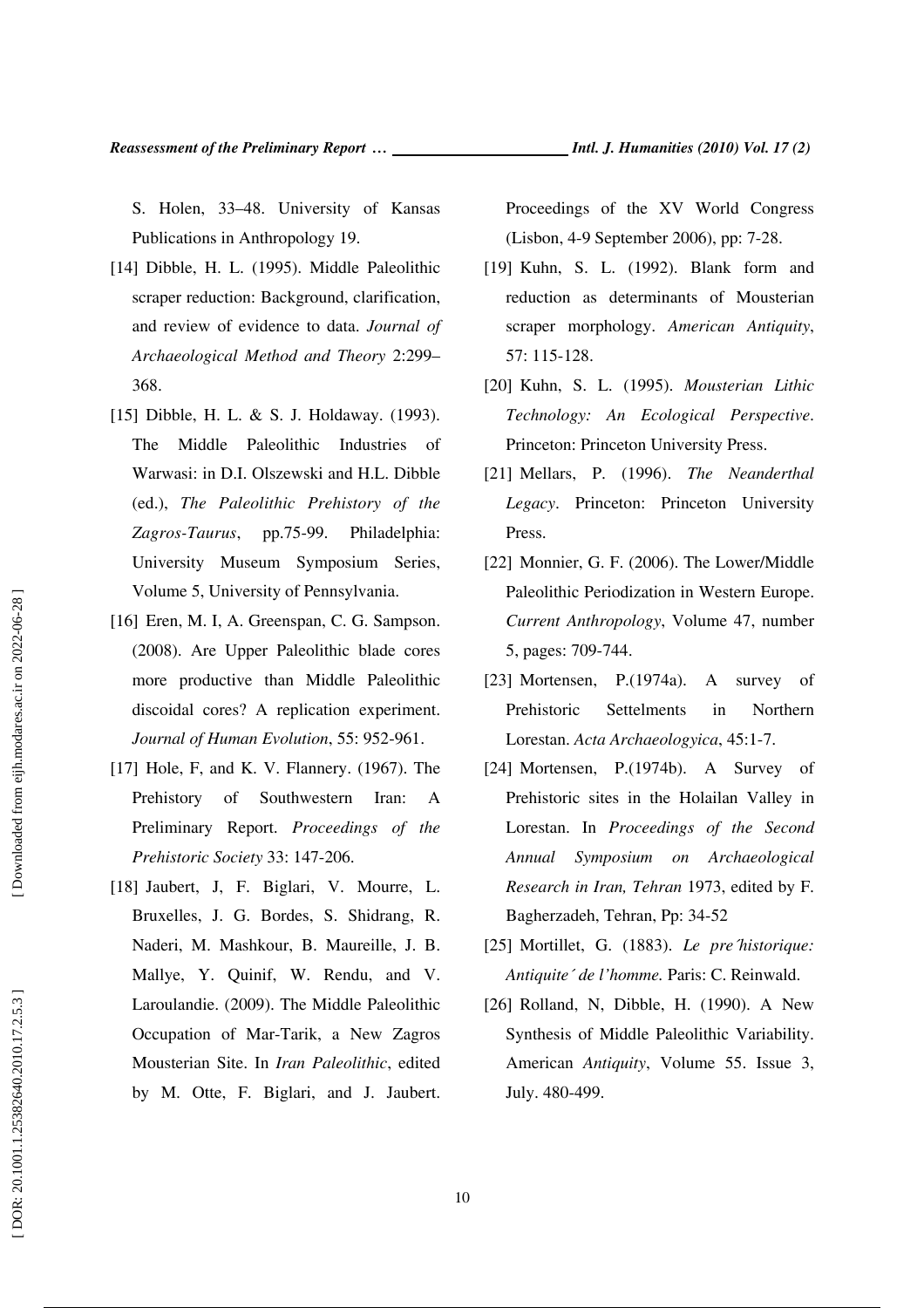- [27] Roustaei, K, Biglari, F, Heydari, S & H. Vahdatinasab. (2002). New research on the Paleolithic of Lurestan, West Central Iran. *Antiquity*, 76 Issue 291, page: 19.
- [28] Roustaei, K, Vahdatinasab, H, Biglari, F & S. Heydari. (2004). Recent Paleolithic surveys in Luristan. *Current Anthropology*. 45, pages: 692-707.
- [29] Skinner, J (1965). *The Flake Industry of Southwest Asia: A Typological Study*. Unpublished Ph. D. dissertation, Columbia University, New York.
- [30] Vahdati Nasab, H. (2009). *Paleolithic Survey of Mirak*. Report to the Iranian Centre for Archaeological Research, ICHTO. Tehran. (In Persian)
- [31] Vahdati Nasab, H, H. Mollasalehi, M. Saeedpour, and N. Jamshidi. (2009). Paleolithic Levalloisian Assemblages from Boeen Zahra in the Qazvin Plain (Iran). *Antiquity*. Volume 83, issue 320, project gallery.
- [32] Wallace, I. J & J. J. Shea. (2006). Mobility patterns and core technologies in the Middle Paleolithic of the Levant*. Journal of Archaeological Science*, 33: 1293-1309